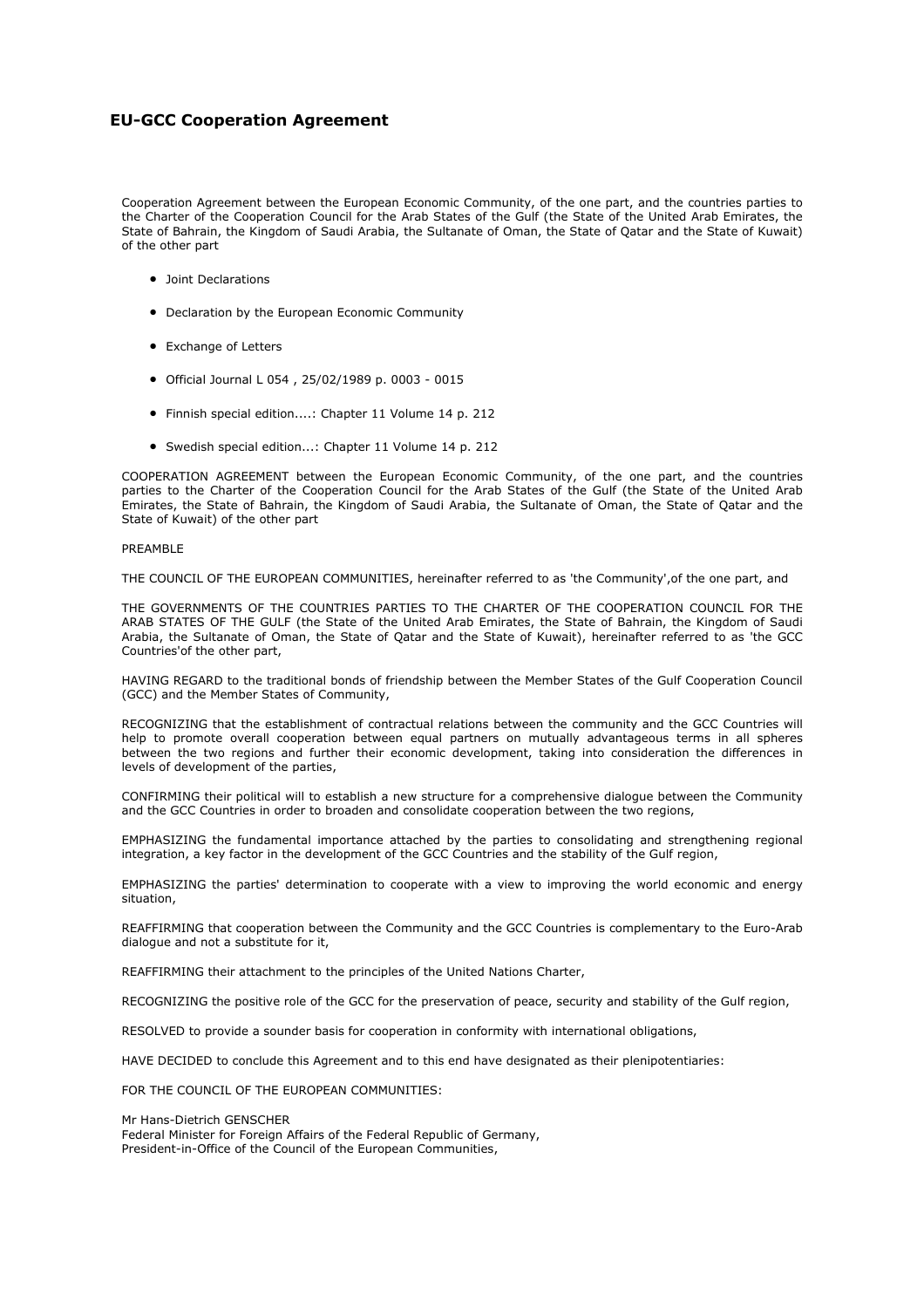Mr Claude CHEYSSON Member of the Commission of the European Communities,

FOR THE GOVERNMENTS OF COUNTRIES PARTIES TO THE CHARTER OF THE COOPERATION COUNCIL FOR THE ARAB STATES OF THE GULF:

HRH Prince Saud AL-FAISAL

Minister of Foreign Affairs of the Kingdom of Saudi Arabia, President-in-Office of the Ministerial Council of the Cooperation Council for the Arab States of the Gulf,

## H. E. ABDULLAH YAKOOB BISHARA

Secretary General of the Cooperation Council for the Arab States of the Gulf

WHO, having exchanged their full powers, found in good and due form,

HAVE AGREED AS FOLLOWS:

General objectives

## **Article 1**

1. The Contracting Parties hereby agree that the main objectives of this Cooperation

Agreement are as follows:

(a) to strengthen relations between the European Economic Community, on the one hand, and the GCC countries, on the other, by placing them in an institutional and contractual framework;

(b) to broaden and consolidate their economic and technical cooperation relations and also cooperation in energy, industry, trade and services, agriculture, fisheries, investment, science, technology and environment, on mutually advantageous terms, taking into account the differences in levels of development of the Parties;

(c) to help strengthen the process of economic development and diversification of the GCC countries and so reinforce the role of the GCC in contributing to peace and stability in the region.

2. Cooperation in particular fields will be governed by the provisions hereafter.

## **Econmic cooperation**

# **Article 2**

In the light of their mutual interests and in accordance with their long-term economic objectives, the Contracting Parties undertake to establish within the limits of their competence, the broadest possible economic cooperation from which no field shall be excluded in advance.

# **Article 3**

1. In the economic and technical fields, the Contracting Parties shall strive to encourage and facilitate, inter alia:

- the efforts made by the GCC countries to develope their productive sectors and the economic infrastructure in order to diversify the structure of their economies, taking into account the mutual interest of the Parties,
- market surveys and trade promotion by both parties on their respective markets and on other markets,
- the transfer and development of technology, in particular through joint ventures between undertakings and institutions in the two regions (research, production, goods and services), and to this end, andin the framework of their respective legislation, appropriate arrangements between undertakings and institutions within the Community and those of the GCC countries, with a view to protecting patents, trademarks and other intellectual property rights,
- the promotion of cooperation on a long-term basis between undertakings of the two Parties in order to establish more stable and balanced links between the respective economies,
- the promotion of cooperation in the fields of standards and measurements,
- the exchange of available information on short and medium-term prospects and forecasts for production, consumption and trade,
- training.

2. The specific aspects of cooperation will be dealt with by the provisions hereafter.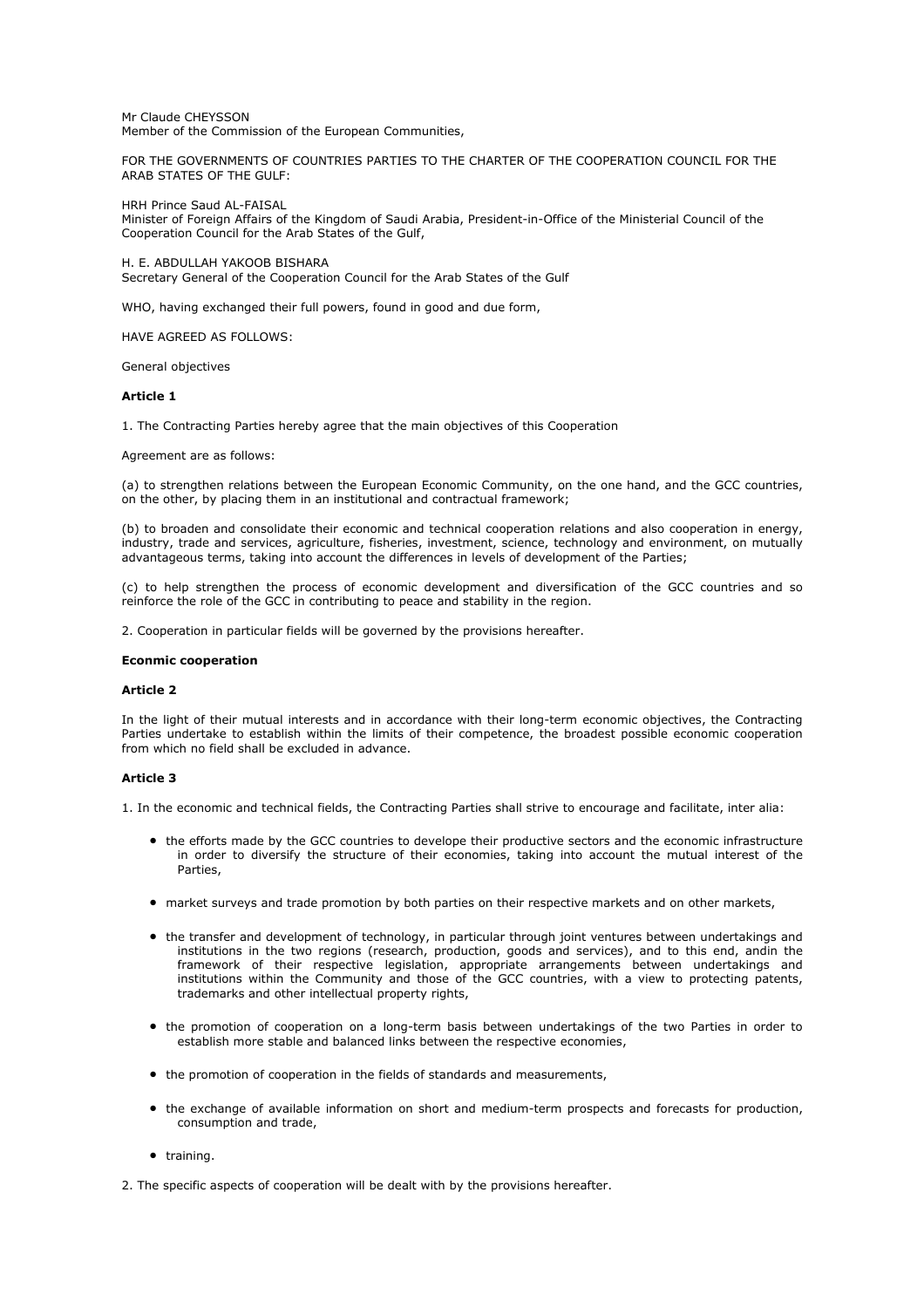# **Article 4**

In the field of agriculture, agri-industry and fisheries, the Contracting Parties shall strive to encourage and facilitate, inter alia:

- the stepping-up of exchanges of information on developments in agricultural production and onshort and medium-term forecasts of production, consumption and trade on world markets,
- the promotion of contacts between enterprises, research institutions and other agencies in order to stimulate joint projects in agriculture, agri-industry and fisheries.

# **Article 5**

In the industrial field, the Contracting Parties shall strive to encourage and facilitate, inter alia:

- the GCC countries' efforts to develop their industrial production and diversify and expand their economic base, taking into account the mutual interest of the Contracting Parties,
- the organization of contacts and meetings between industrial policy makers, promoters and undertakings in order to encourage the establishment of new relations in the industrial sector in conformity with the objectives of the Agreement,
- the promotion of joint industrial ventures.

# **Article 6**

In the field of energy, the Contracting Parties shall strive to encourage and facilitate, inter alia:

- cooperation in the two regions by energy undertakings of the Community and the GCC countries,
- joint analyses of trade between the two regions in crude oil, gas and petroleum products and its industrial aspects with a view to considering ways and means of improving their trade exchanges,
- exchanges of views and information on matters relating to energy in general and respective energy policies, without prejudice to the parties' international obligations,
- training,
- studies, notably on new and renewable sources of energy.

## **Article 7**

In the field of investments, the Contracting Parties shall strive to take steps for the mutual promotion and protection of investments, in particular through the extension by the Member States of the Community and the GCC countries of investment promotion and protection agreements with a view to improving reciprocal investment conditions.

# **Article 8**

In the fields of science and technology, the Community and the GCC countries shall strive to encourage and facilitate, inter alia:

- cooperation in scientific and technological research and development in the two regions,
- the transfer and adaptation of technology, notably through research activities and appropriate arrangements between economic operators of the two regions,
- the links between the scientific communities in the GCC countries and the Community,
- access to data banks concerning patents.

# **Article 9**

The Contracting Parties shall exchange information on developments in their respective policies on protecting the environment and the protection and development of wildlife. They shall encourage cooperation in these fields.

## **Article 10**

1. The Joint Council referred to in Article 12 shall periodically define the general guidelines of cooperation for the purpose of attaining the aims set out in this Agreement.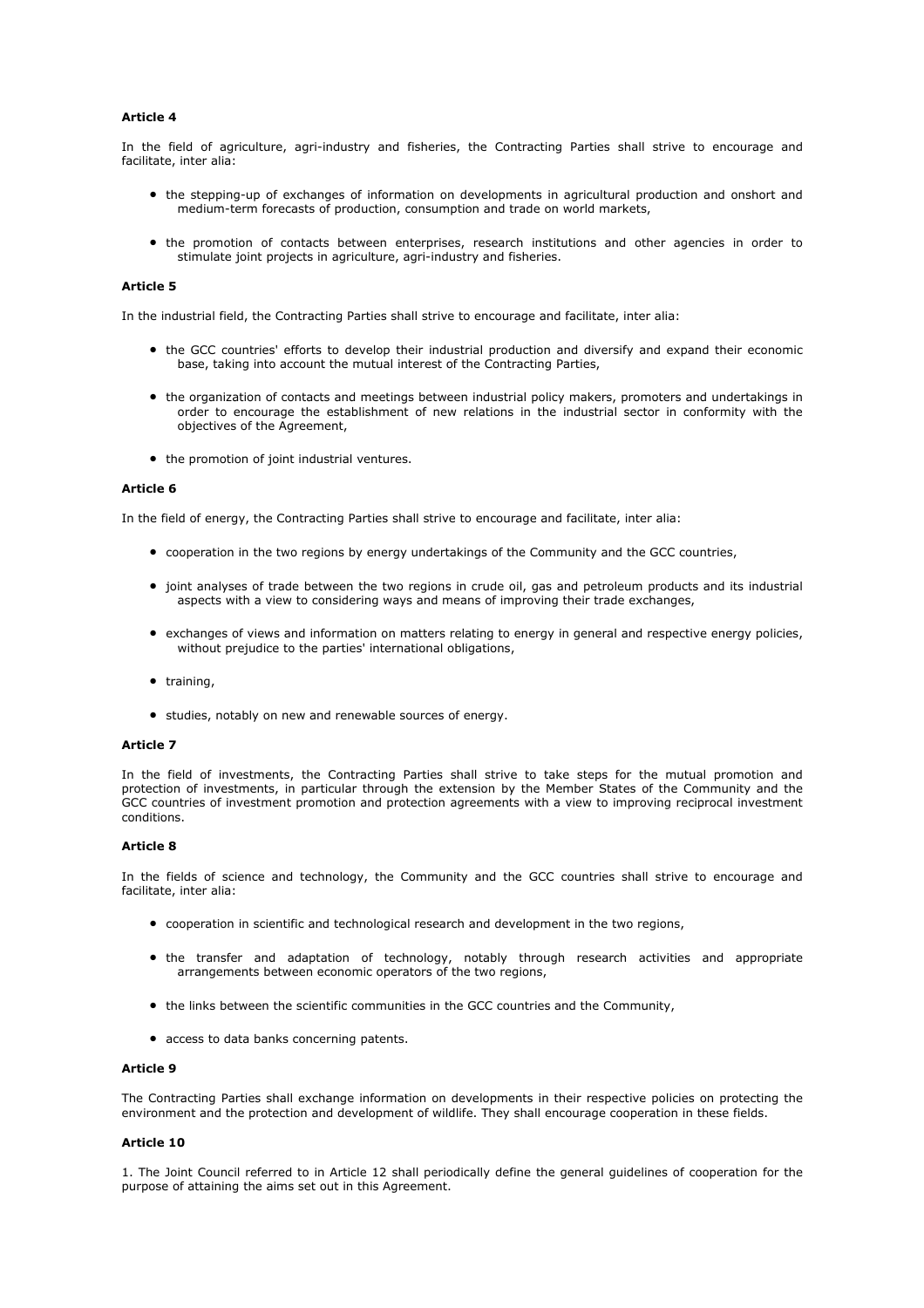2. The Joint Council shall be responsible for seeking ways and means of establishing cooperation in the areas defined by the Agreement.

# **Trade**

## **Article 11**

1. In the field of trade, the objective of this Agreement is to promote the development and diversification of the reciprocal commercial exchanges between the Contracting Parties to the highest possible level, inter alia by studying ways and means of overcoming trade barriers for the access of each Contracting Party's products to the other Contracting Party's market.

2. The Contracting Parties shall enter into discussions concerning the negotiation of an agreement aimed at the expansion of trade in accordance with the provisions of the Joint Declaration annexed hereto.

3. Pending the conclusion of the trade agreement referred to in paragraph 2, the Contracting Parties accord each other most-favoured-nation treatment.

# **General and final provisions**

#### **Article 12**

1. A Joint Council for GCC/Community cooperation, hereafter referred to as the 'Joint Council', is hereby established which shall have the power, for the purpose of attaining the objectives set out in the Agreement, to take decisions in the cases provided for in the Agreement.

The decisions taken shall be binding on the Contracting Parties, which shall take such measures as are required to implement them.

2. The Joint Council may also formulate any resolutions, recommendations or opinions which it considers desirable for the attainment of the common objectives and the smooth functioning of the Agreement.

3. The Joint Council shall adopt its own rules of procedure.

#### **Article 13**

1. The Joint Council shall be composed of representatives of the Community, on the one hand, and of representatives of the GCC countries, on the other.

2. Members of the Joint Council may be represented as laid down in its rules of procedure.

3. The Joint Council shall act by mutual agreement between the Community, on the one hand, and the GCC countries, on the other.

## **Article 14**

1. The office of President of the Joint Council shall be held alternately by the Community and the GCC countries in accordance with the conditions to be laid down in the rules of procedure.

2. Meetings of the Joint Council shall be called once a year by the President.

The Joint Council shall hold whatever additional meetings may be necessary, at the request of the Community or the GCC countries, as laid down in its rules of procedure.

## **Article 15**

1. The Joint Council shall be assisted in the performance of its duties by a Joint Cooperation Committee.

It may decide to set up any other committee that can assist it in carrying out its duties.

2. The Joint Council shall determine the composition and duties of such committees and how they shall function.

#### **Article 16**

1. The Contracting Parties shall take all appropriate measures required to fulfil their obligations under this Agreement. They shall see to it that the objectives of this Agreement are attained.

2. If either Contracting Party considers that the other Contracting Party has failed to fulfil an obligation under this Agreement, it may take appropriate measures. Before so doing, it shall supply the Joint Council with all relevant information required for a thorough examination of the situation with a view to seeking a solution acceptable to the Contracting Parties.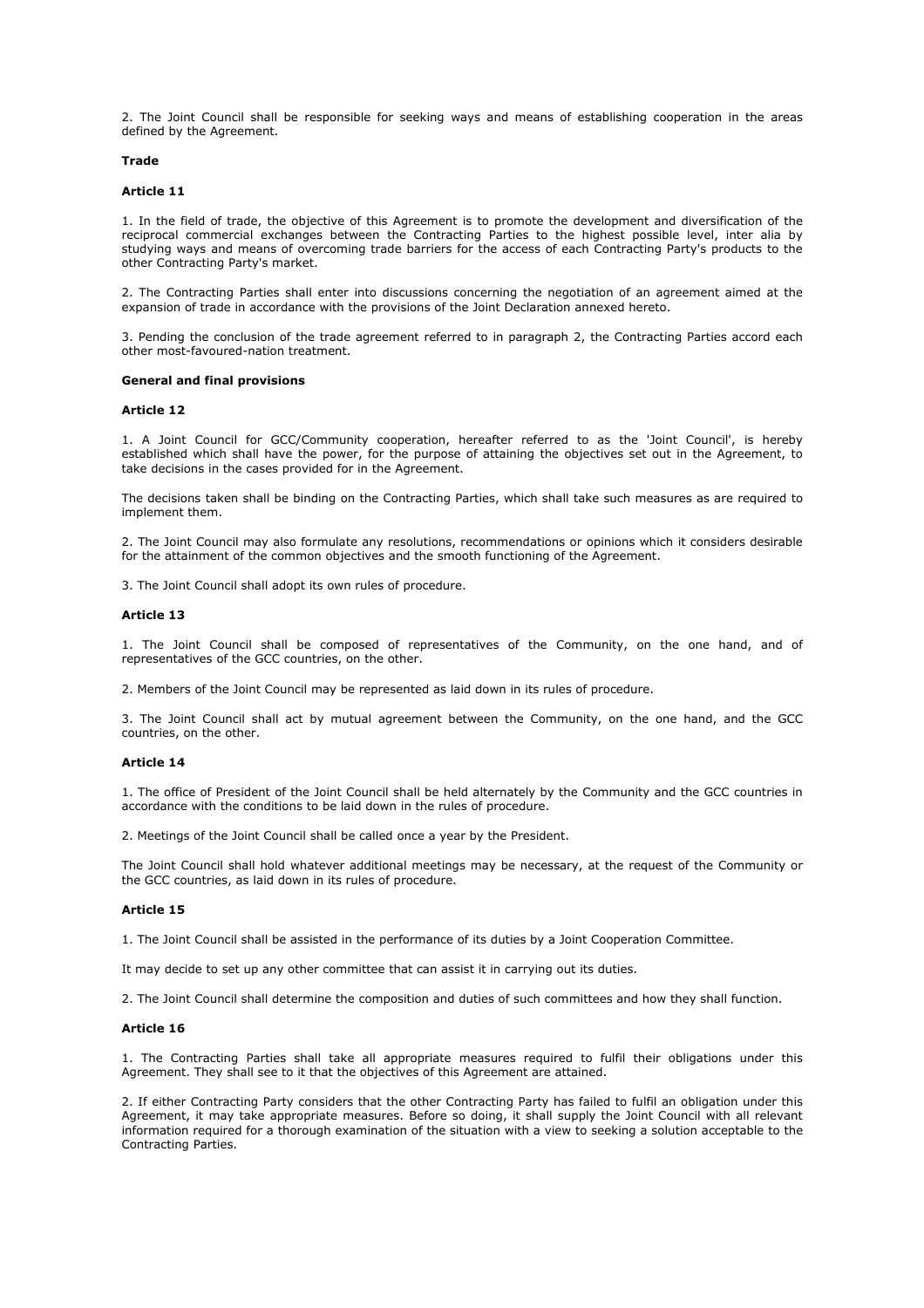In the selection of measures, priority must be given to those which least disturb the functioning of this Agreement. These measures shall be notified to the Joint Council, which shall hold consultations on them if another Contracting Party so requests.

## **Article 17**

Where, in the course of the exchanges of information provided for in this Agreement, problems arise, or seem likely to arise, in the general functioning of the Agreement or in the trade field, consultations may take place between the Parties, in the Joint Council, with a view to avoiding market disturbances in so far as possible.

## **Article 18**

Each Contracting Party may request the other Party to provide all relevant information on an agreement which has a direct and specific impact on the functioning of the Agreement. In such cases, appropriate consultation shall be held within the Joint Council at the request of the other Party so that the interests of the Contracting Parties may be taken into consideration.

#### **Article 19**

In the fields covered by this Agreement and without prejudice to its provisions:

- the arrangements applied by the GCC countries in respect of the Community shall not give rise to any discrimination between its Member States, their nationals, or their companies or firms,
- the arrangements applied by the Community in respect of the GCC countries shall not give rise to any discrimination between them, their nationals, or their companies or firms.

# **Article 20**

1. Without prejudice to the relevant provisions of the Treaties establishing the European Communities, this Agreement and any action taken thereunder shall in no way affect the power of the Member States of the Communities to undertake bilateral activities with the GCC countries in the field of economic cooperation or to conclude, where appropriate, new economic cooperation agreements with those countries.

2. Without prejudice to the provisions of the GCC Charter and any other agreements on GCC integration, this Agreement and any action taken thereunder shall in no way affect the powers of the GCC countries to undertake bilateral activities with the Member States of the Community in the field of economic cooperation or to conclude, where appropriate, new cooperation agreements with those Member States.

3. Subject to the provisions of Article 11, this Agreement and any action taken thereunder shall in no way affect the power of the GCC countries to undertake bilateral activities with other Arab League Nations in the field of economic cooperation or to conclude, where appropriate, new economic cooperation agreements with these countries.

#### **Article 21**

1. Any dispute which may arise between the Contracting Parties concerning the interpretation of this Agreement may be placed before the Joint Council.

2. If the Joint Council fails to settle the dispute at its next meeting, either Party may notify the other of the appointment of an arbitrator; the other Party must then appoint a second arbitrator within two months. For the purposes of the application of this procedure, the Community shall be deemed to be one Party to the dispute, as shall the GCC countries. The Joint Council shall appoint a third arbitrator.

The decisions of the arbitrators must be taken by majority vote. Each party to the dispute must take the measures required for the implementation of the arbitrators' decision.

## **Article 22**

The Declarations and Exchanges of Letters annexed hereto shall form an integral part of this Agreement.

# **Article 23**

This Agreement is concluded for an unlimited period.Each Contracting Party may denounce this Agreement by notifying the other Contracting Party. This Agreement shall cease to apply six months after the date of such notification.

#### **Article 24**

This Agreement shall apply, on the one hand, to the territories in which the Treaty establishing the European Economic Community is applied and under the conditions laid down in that Treaty and, on the other hand, to the territories of the GCC countries.

#### **Article 25**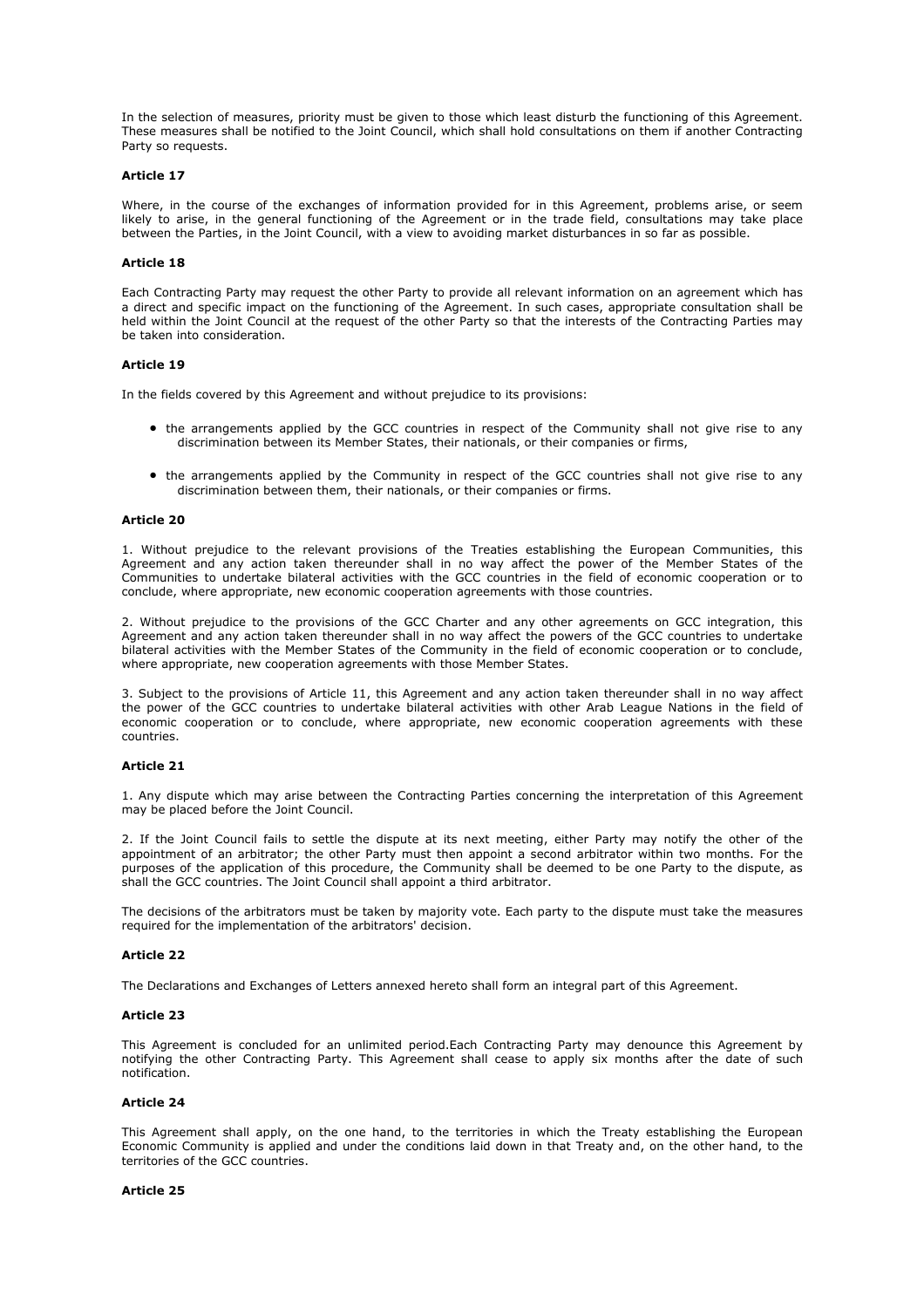This Agreement is drawn up in duplicate in the Danish, Dutch, English, French, German, Greek, Italian, Portuguese, Spanish and Arabic languages, each of these texts being equally authentic.

#### **Article 26**

This Agreement will be approved by the Contracting Parties in accordance with their own procedures.

This Agreement shall enter into force on the first day of the second month following notification that the procedures referred to in the first subparagraph have been completed.

En fe de lo cual, los plenipotenciarios firmantes, debidamente habilitados para este fin, han firmado el presente acuerdo.

Til bekræftelse heraf har undertegnede befuldmægtigede, som er behørigt befuldmægtigede hertil, underskrevet denne aftale.

Zu Urkund dessen haben die hierzu gehörig befugten unterzeichneten Bevollmächtigten dieses Abkommen unterschrieben.

In witness whereof, the undersigned Plenipotentiaries, being duly authorized thereto, have signed this Agreement.

En foi de quoi, les plénipotentiaires soussignés, dûment habilités à cette fin, ont signé le présent accord.

In fede di che, i plenipotenziari sottoscritti, debitamente abilitati a tale fine, hanno firmato il presente accordo.

Ten blijke waarvan de ondergetekende gevolachtigden, naar behoren daartoe gemachtigd, deze Overeenkomst hebben ondertekend.

Em fé do que, os plenipotenciários abaixo assinados, devidamente habilitados para o efeito, apuseram as suas assinaturas no presente acordo.

Hecho en Luxemburgo, el quince de junio de mil novecientos ochenta y ocho, correspondiente al primero des mes Thil QUDAH de mil cuatrocientos ocho de la Héjira.

Udfærdiget i Luxembourg, den femtende juni nitten hundrede og otteogfirs, svarende til den forste i måneden Thil QUDAH fjorten hundrede og otte HEGIRE.

Geschehen zu Luxemburg am fünfzehnten Juni neunzehnhzndertachtundachtzig, der dem Ersten des Monats Thil QUDAH eintausendvierhundertacht HEGIRE entspricht.

Done at Luxembourg on the fifteenth day of June in the year one thousand nine hundred and eighty-eight, which corresponds to the first day of the month of Thil QUDAH, HEGIRA, one thousand four hundred and eight.

Fait à Luxembourg, le quinze juin mil neuf cent quatre-vingt-huit, correspondant au premier du mois Thil QUDAH mil quatre cent huit de l'hégire.

Fatto a Lussembourgo, il quindici guigno illenovecentottantotto, corrispondente al primo del mese Thil QUDAH millequattrocento e otto HEGIRE.

Gedaan te Luxemburg de vijftiende juni negentienhonderd achtentachtig welke datum overeenkomt met de eerste van de maand Thil QUDAH duizend vierhonderd acht van de hidzjra.

Feito no Luxemburgo, em quinze de Junho de mil novecentos e oitenta e oito, correspondente ao primeiro dia do mês Thil QUDAH mil quatrocentos e oito HEVIRE.

Por el Consejo de las Comunidades Europeas

For Rådet for De Europæiske Fællesskaber

Für den Rat der Europäishcen Gemeinschaften

For the Council of the European Communities

Pour le Conseil des Communautés européennes

Per il Consiglio delle Comunità europee

Voor de Raad van de Europese Gemeenschappen

Pelo Conselho das Comunidades Europeias

Por los Gobiernos de los países parte de la Carta del Consejo de Cooperación para los Estados árabes del Golfo

For regeringerne for deltagerlandene i Charteret for Samarbejdsrådet for De Arabiske Golfstater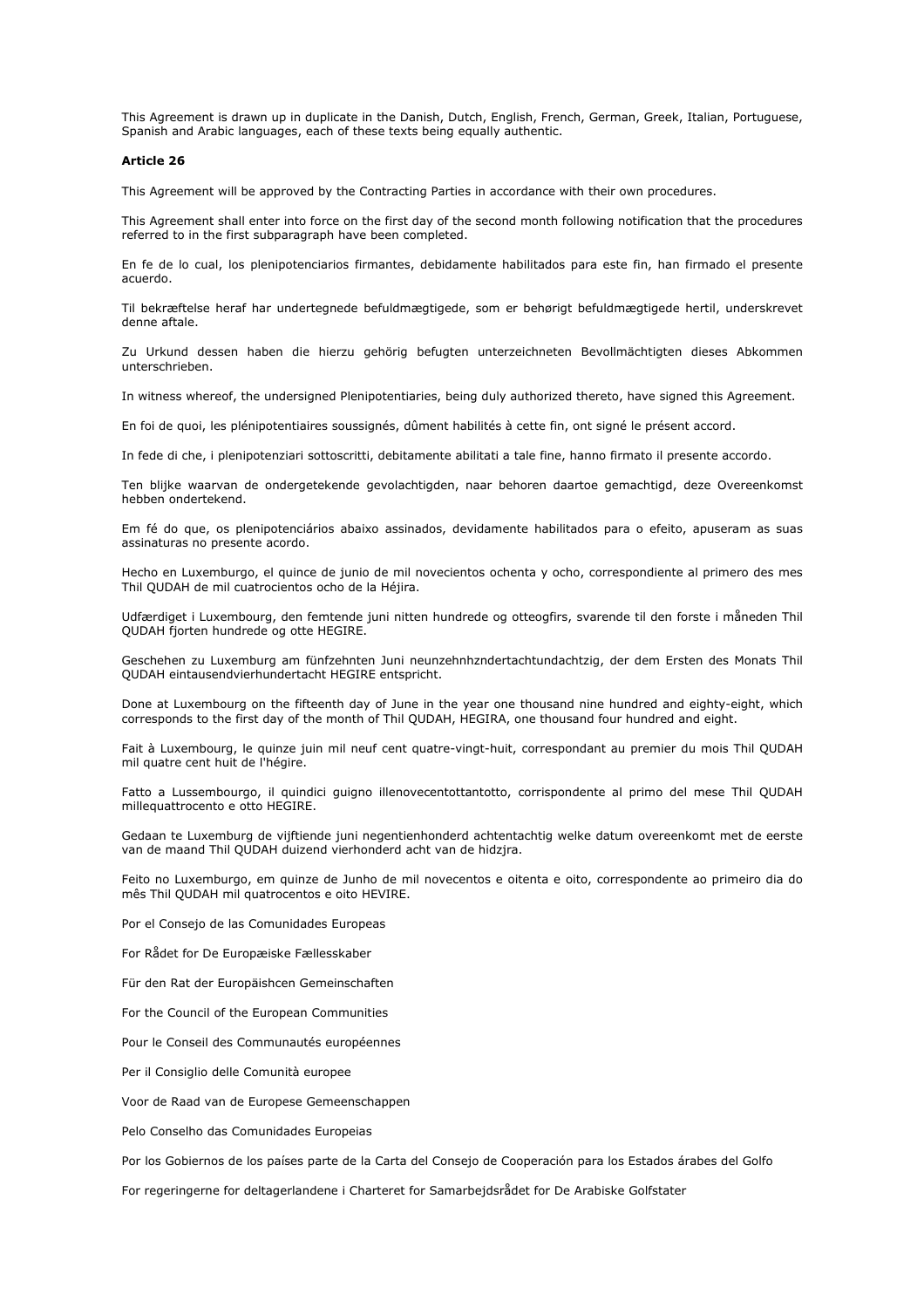Für die Regierungen der Vertragsparteien der Charta des Kooperationsrates der Arabischen Golfstaaten

For the Governments of the countries parties to the Charter of the Cooperation Council for the Arab States of the Gulf

Pour les gouvernements des pays parties à la charte du Conseil de coopération pour les États arabes du Golfe

Per i governi dei paesi membri del consiglio di cooperazione degli Stati arabi del Golfo

Voor de Regeringen van de landen die partij zijn bij het Handvest van de Raad voor Samenwerking van de Arabische Golfstaten

Pelos Governos dos países que são partes na Carta do Conselho de Cooperação dos Estados Árabes do Golfo

## **Joint Declaration concerning Article 7**

The Contracting Parties welcome the work and the progress achieved within the Euro-Arab Dialogue towards the elaboration of the Convention between the Member States of the European Communities and the Member States of the Arab League for the Reciprocal Promotion and Protection of Investments.

They express the wish to see this work rapidly finished so that such Convention can soon enter into force.

Both sides welcome the fact that the Member States of the European Community and the Member States of the Cooperation Council for the Arab States of the Gulf shall, pending the conclusion of the EAD Convention concerning the reciprocal promotion and protection of investments, use their best endeavours to apply in their mutual investment policies the orientations upheld during the negotiations of that Convention.

#### **Joint Declaration concerning Article 11 (2)**

1. The Contracting Parties agree that the objective of the agreement referred to in Article 11 (2)

The European Economic Community hereby declares that nothing in paragraph 4 of the Joint Declaration concerning Article 11 (2), annexed to the Cooperation Agreement, shall prevent the Community from taking any measures in conformity with GATT and in particular from taking any measures concerning the advantages accorded under the provisions of the generalized system of preferences.

#### **Exchange of Letters concerning Article 11 (3)A. Letter from the Community**

Sir,

According to Article 11 (3) of the Cooperation Agreement, the Contracting Parties accord each other mostfavoured-nation treatment. Since the Agreement does not specify the nature of such treatment, it is necessary to define the same as follows:

1.The most-favoured-nation treatment accorded by the Contracting Parties shall be given with regard to imported and exported goods in all matters relating to:

- customs duties and charges of all kinds, including the procedures collecting such duties and charges,
- regulations concerning customs clearance, transit, warehousing or transhipment,
- direct or indirect taxes and other internal charges.
- regulations concerning payments, including the allocation of foreign currency and the transfer of such payments,
- regulations affecting the sale, purchase transport, distribution and use of goods on the internal market.

As far as the Community is concerned, imports into Spain and Portugal shall be subject to the provisions of 12 June 1985 Act of Accession of those countries to the Community.

# 2.Paragraph 1 shall not apply to:

(a)advantages granted with the object of establishing a customs union or a free-trade area or as required by such a customs union or free-trade area,

(b)advantages granted to certain countries in conformity with the General Agreement on Tariffs and Trade,

(c)advantages granted to neighbouring countries to facilitate frontier-zone traffic,

(d)advantages which the GCC countries grant to certain countries as laid down by the Protocol on trade negotiations between developing countries done at Geneva on 8 December 1971.

3.These provisions shall apply without prejudice to the rights and obligations with exist under the General Agreement on Tariffs and Trade.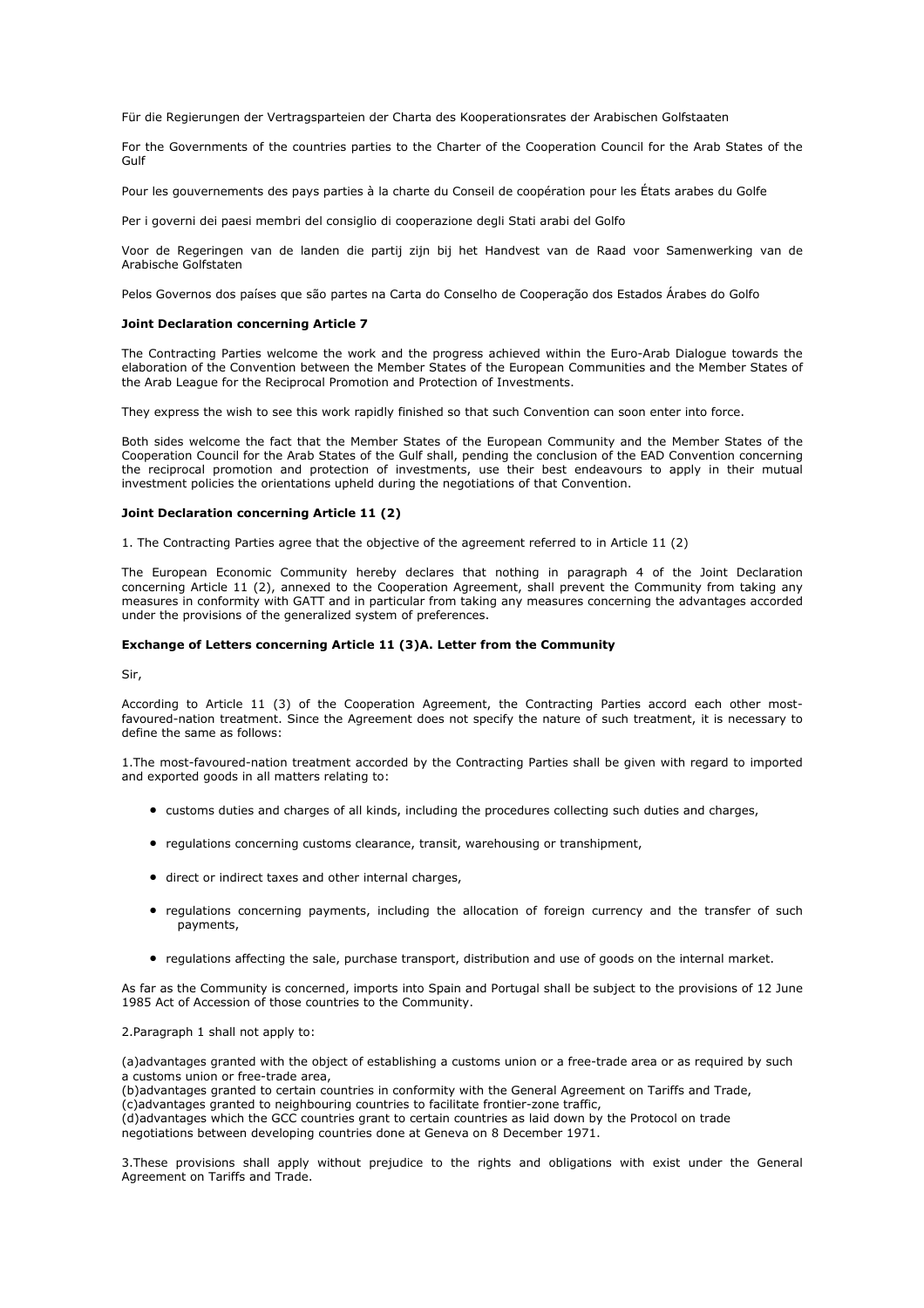I would be grateful if you would acknowledge receipt of this letter and confirm the agreement of your Governments with its contents.

Please accept, Sir, the assurance of my highest consideration.

On behalf of the Council the European Communities

# **B. Letter from the GCC countries**

Sir,

I have the honour to acknowledge receipt of your letter of today's date concerning Article 11 (3) of the Cooperation Agreement which reads as follows:

'According to Article 11 (3) of the Coperation Agreement, the Contracting Parties accord each other most-favourednation treatment. Since the Agreement does not specify the nature of such treatment, it is necessary to define the same as follows:

1.The most-favoured-nation treatment accorded by the Contracting Parties shall be given with regard to imported and exported goods in all matters relating to:

- customs duties and charges of all kinds, including the procedures for collecting such duties and charges,
- regulations concerning customs clearance, transit, warehousing or transhipment,
- direct or indirect taxes and other internal charges,
- regulations concerning payments, including the allocation of foreign currency and the transfer of such payments,
- regulations affecting the sale, purchase, transport, distribution and use of goods on the internal market.

As far as the Community is concerned, imports into Spain and Portugal shall be subject to the provisions of 12 June 1985 Act of Accession of those countries to the Community.

2.Paragraph 1 shall not apply to:

(a)advantages granted with the object of establishing a customs union or a free-trade area or as required by such a customs union or free-trade area,

(b)advantages granted to certain countries in conformity with the General Agreement on Tariffs and Trade, (c)advantages granted to neighbouring countries to facilitate frontier-zone traffic,

(d)advantages which the GCC countries grant to certain countries as laid down by the Protocol on trade

negotiations between developing countries done at Geneva on 8 December 1971.

3.These provisions shall apply without prejudice to the rights and obligations which exist under the General Agreement on Tariffs and Trade.'

I have the honour to inform you that the Governments of the GCC countries are in agreement with the contents of your letter.

Please accept, Sir, the assurance of my highest consideration.

On behalf of the Governments of the GCC countries

# **Exchange of Letters concerning Article 19**

Sir,

I have the honour to inform you of the following declaration by the Governments of the GCC countries on Article 19 of the Cooperation Agreement:

'The GCC Countries hereby declare that, in applying Article 19 of the Agreement, their undertakings do not require them to repeal laws and regulations in force in so far as they remain necessary for the protection of their essential security interests. The GCC countries will ensure that such laws and regulations are applied in such a way as to ensure compliance with Article 16 of the Agreement.'

Please accept, Sir, the assurance of my highest consideration.

On behalf of the Governments of the GCC countries

Sir,